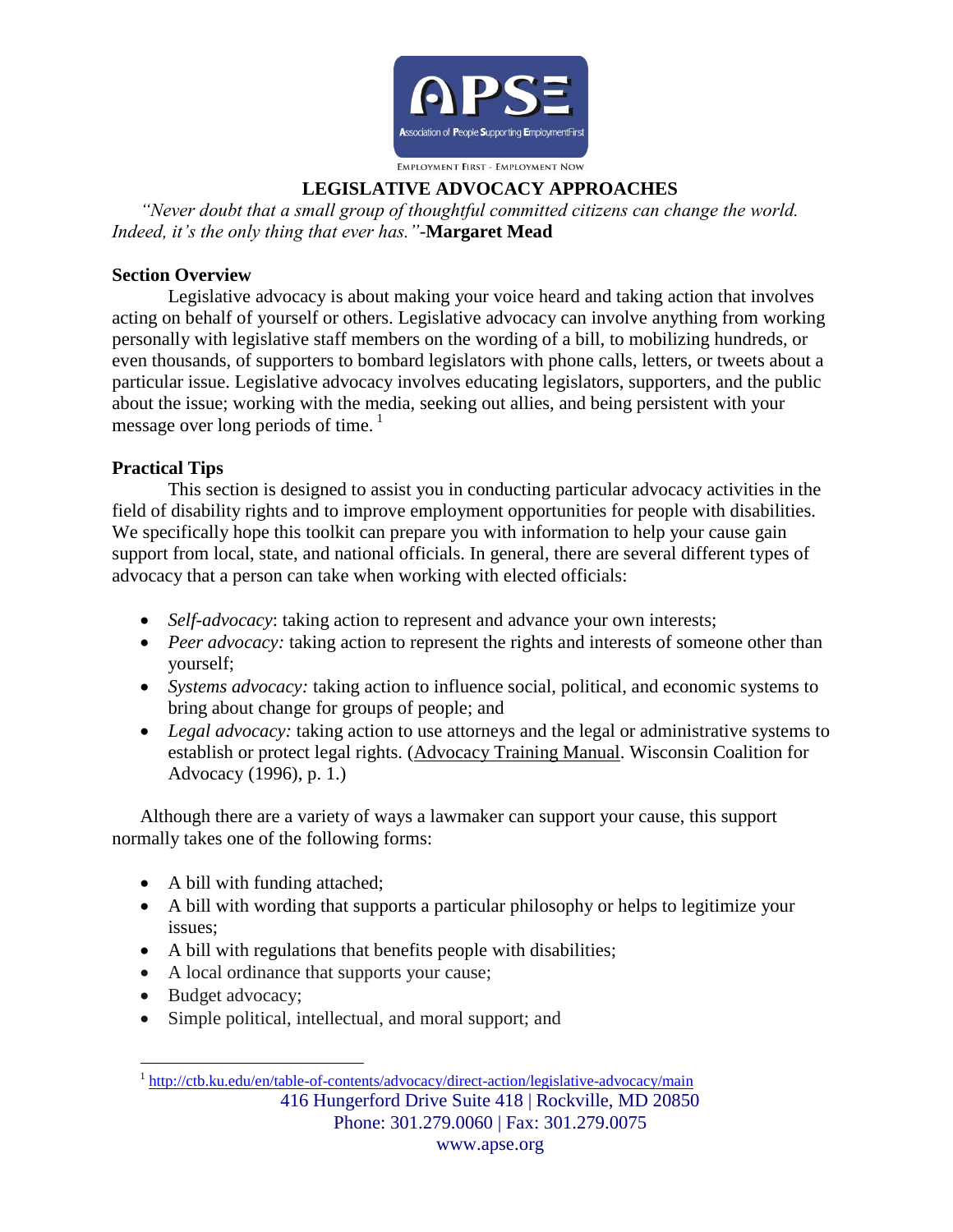

• Link with other contacts.

# **Building an Advocacy Strategy**

There are a handful of key reasons to participate in legislative advocacy:

- To gain powerful allies;
- To create positive publicity;
- To lend focus to your issues; and
- To effectively bolster a cause.

Before beginning your advocacy efforts consider the following questions: What is the problem? What is your goal? What facts support your position? These three questions should help guide your advocacy efforts and assist you in identifying solutions and outcomes in accordance with the circumstances of your situation.

## **Timing**

When it comes to creating an effective advocacy strategy the most important component to consider is TIMING! Since many of us have limited time to continually push for proemployment policies, deciding when to mobilize a real push can be the crux to your success! In today's fast-paced world, it is important to know when the time is right to make a push for your cause.

Some consideration for timing includes:

- When the lawmakers are about to take up something crucial to your issue;
- Just before and during budget time;
- When your issue or target population is drawing attention;
- When a vote on a crucial bill is likely to be very close;
- When a bill—or the veto of a bill or budget—that hurts your cause has just been passed or signed, but can still be changed by an amendment, a veto, or an override;
- When it's important to make legislators aware that your issue exists.<sup>2</sup>

Click here for more information concerning establishing a **Step by Step Informal Advocacy Plan**.

416 Hungerford Drive Suite 418 | Rockville, MD 20850 Phone: 301.279.0060 | Fax: 301.279.0075 www.apse.org  $\overline{a}$ <sup>2</sup> <http://ctb.ku.edu/en/table-of-contents/advocacy/direct-action/legislative-advocacy/main>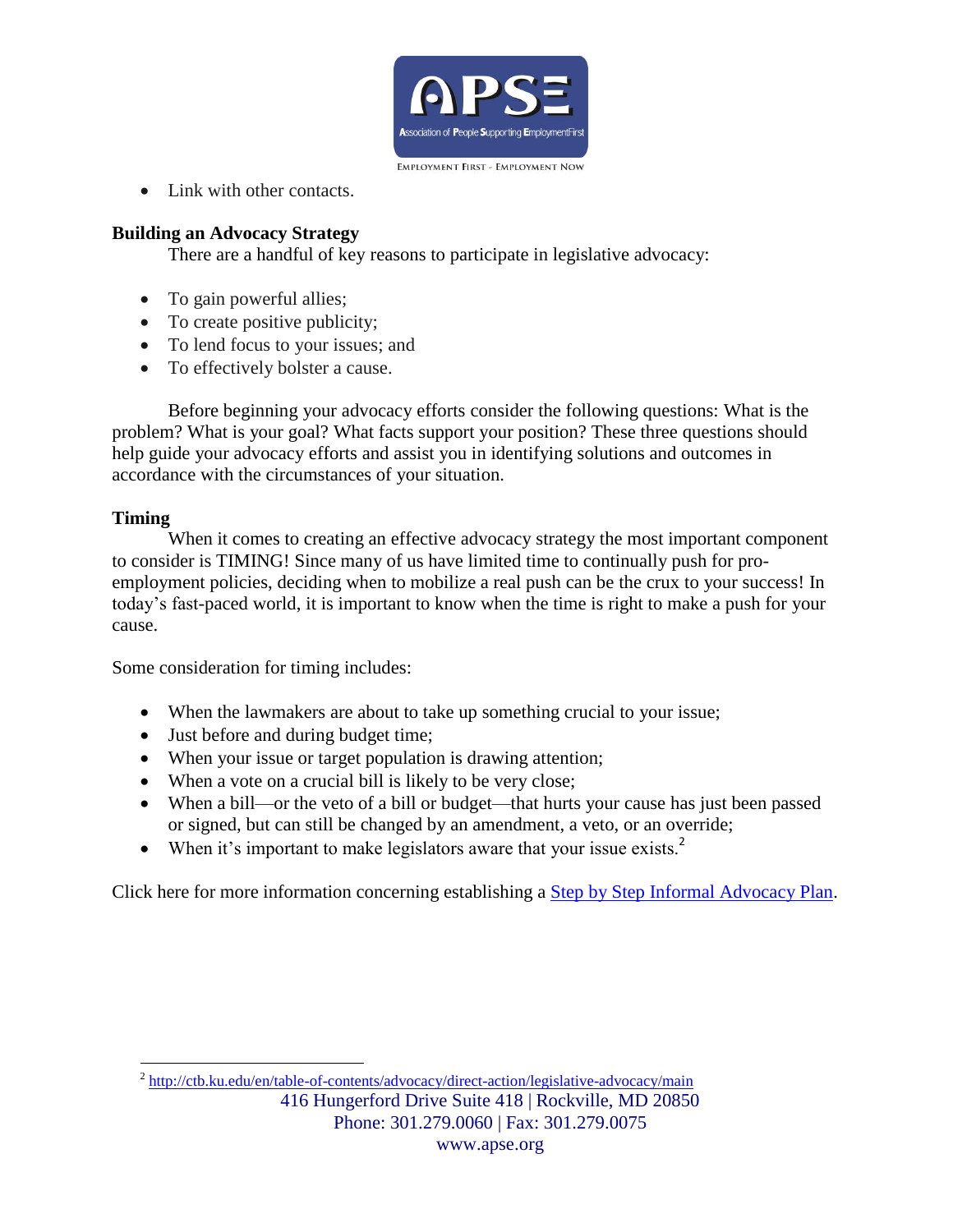

## **Tactics and Tips and Working in Coalitions**

For more information on working with and developing coalitions, review the information here on [Advocacy Tactics.](http://www.clpi.org/nuts-a-bolts/advocacy-tactics) For additional tips refer to pages 17 and 18 on this resource for information on [Six Practice Tips.](http://www.mtnonprofit.org/uploadedFiles/Files/Org-Dev/Principles_and_Practices/MNA_Sample_Docs/MNA-Communications-Toolkit.pdf) Refer to additional Toolkit section for more information (e.g, Employment Topical Information, Organizing People and Planning Change, and Legislative Process)

#### **Identifying Your Representatives**

Effective advocacy requires you to know who represents you in the various areas of government. These leaders work for you and you should be able to identify them. Go to the websites below to identify the people that represent you.

#### *U.S. House and Senate*

House of Representatives: <http://www.house.gov/Welcome.shtml>

United States Senate: [http://senate.gov/general/contact\\_information/senators\\_cfm.cfm](http://senate.gov/general/contact_information/senators_cfm.cfm) 

#### *State Government*

State Legislator: <http://thomas.loc.gov/home/state-legislatures.html>

### **Letter Writing and Email**

You probably have written many letters before to friends, family, or long-distance pen pals; however, writing to a legislative member is a bit different. There are important things to keep in mind while drafting your letter such as length, format, etc. The more well-written your letter is, the more likely your message will be seen as powerful and lasting. Here are some suggestions to think about as you write your letter.

### *Identify Who You Are*

Let your representative know who it is that is sending them the letter. It's important that you let him or her know that you are a constituent from their region or district. Of course, organizations and agencies can write to representatives as well, but always remember to include your name, address and telephone number, so he or she can contact you.

### *Address Letter Appropriately*

Always address your letter to "The Honorable" (fill in name). Depending on who you are writing, you will use a different salutation to begin your letter. For the United States Congress, use "Dear Representative \*Last Name of Member\*+" if you're writing to a member of the House of Representatives. Use "Dear Senator \*Last Name of Member\*+" if you're writing to a member of the Senate. Follow similar rules when writing to a member of your State Legislature.

> 416 Hungerford Drive Suite 418 | Rockville, MD 20850 Phone: 301.279.0060 | Fax: 301.279.0075 www.apse.org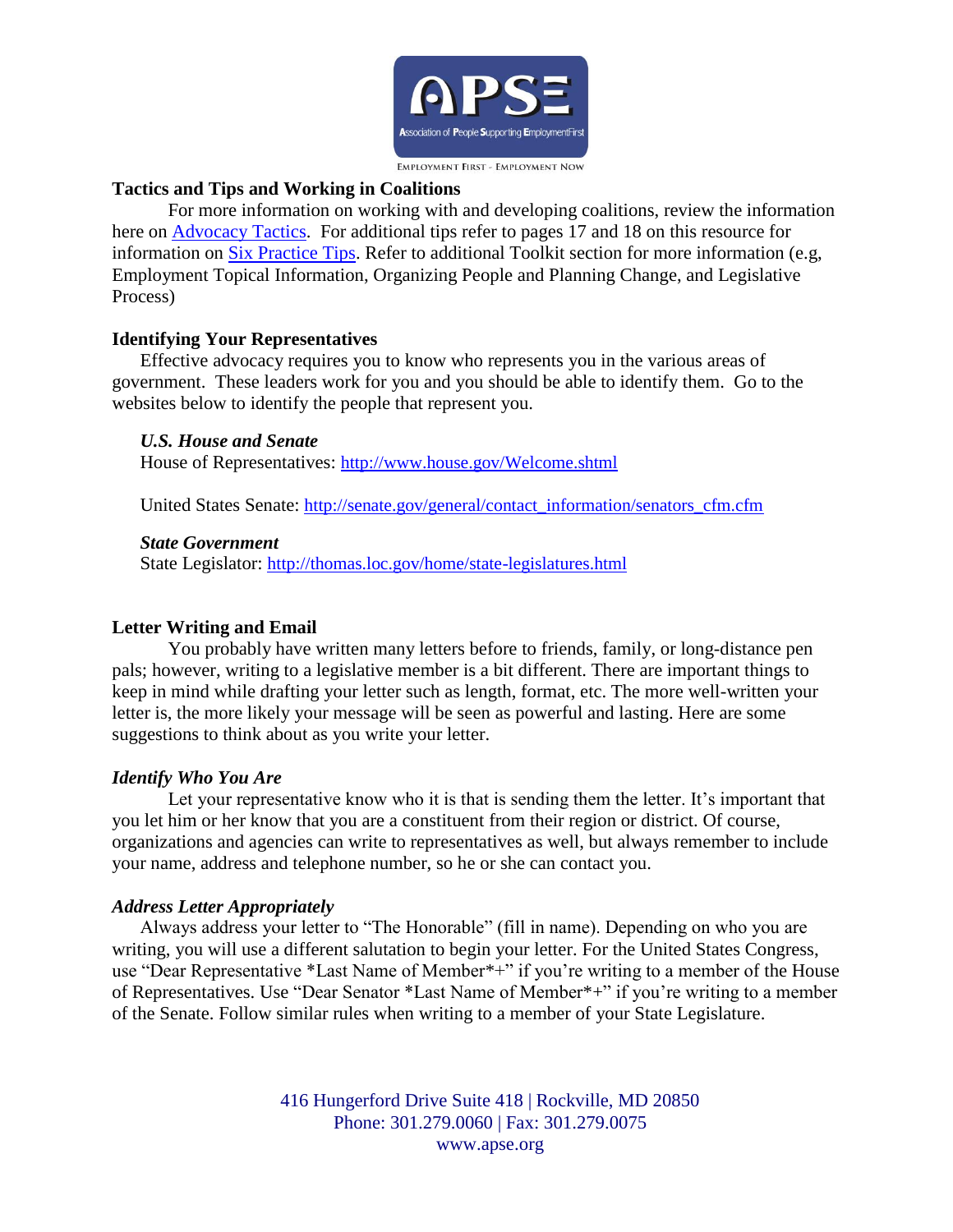

### *Resources*

APSE Legislative Handbook,<http://bit.ly/1ms6uCv> pp 4-8 CLPI Writing a Letter to Your Legislator<http://bit.ly/1fbKEAn> MT Non Profit [http://bit.ly/LPtVbU,](http://bit.ly/LPtVbU) pp 11-12.

### *Sample letters*

APSE Legislative Handbook, [http://bit.ly/1ms6uCv,](http://bit.ly/1ms6uCv) pp 16

# **Meeting Policymakers, Personal Visits, Day at the Capitol**

Constituent communication with Congress is an essential part of the legislative process. As a constituent, you have an important role to play in the legislative process. Elected officials rely on outreach from constituents to help form opinions on issues, so it is important we are at the table!

# *How the Congressional Office Works*

Members of the House of Representatives may hire up to 18 permanent employees for their congressional and district offices. Senators do not have a limit on the amount of staff they can hire. There is a distinct hierarchy in the Members' office, which are located in one of three Congressional Office Buildings.

The following is a description of key staff positions in the Member office:

- Chief of Staff/Administrative Assistant: The Administrative Assistant reports directly to the member of Congress. He/she usually has overall responsibility for evaluating the political outcome of various legislative proposals and constituent requests. The Administrative Assistant is usually the person in charge of overall office operations, including the assignment of work and the supervision of key staff.
- Legislative Director: The Legislative Director (LD) is usually the staff person who oversees the legislative agenda for the office and makes recommendations regarding the pros and cons of particular issues. The Legislative Director usually handles the one or two major issues for a particular member, or often handles the key committee assignment for a member. The Legislative Director manages the Legislative Assistants and Legislative Correspondents[.\[2\]](http://www.congress.org/congressorg/issues/basics/?style=staff)
- Legislative Assistant: The Legislative Assistant (LA) specializes in a specific legislative field or fields and crafts and monitors legislation; devises strategy to pass specific legislation; and (in a Senate office) oversees the legislative correspondent working in the same legislative field.
- Legislative Correspondent: The Legislative Correspondent (LC) in a Senate office works in a number of specific legislative fields providing research for a Legislative Assistant

416 Hungerford Drive Suite 418 | Rockville, MD 20850 Phone: 301.279.0060 | Fax: 301.279.0075 www.apse.org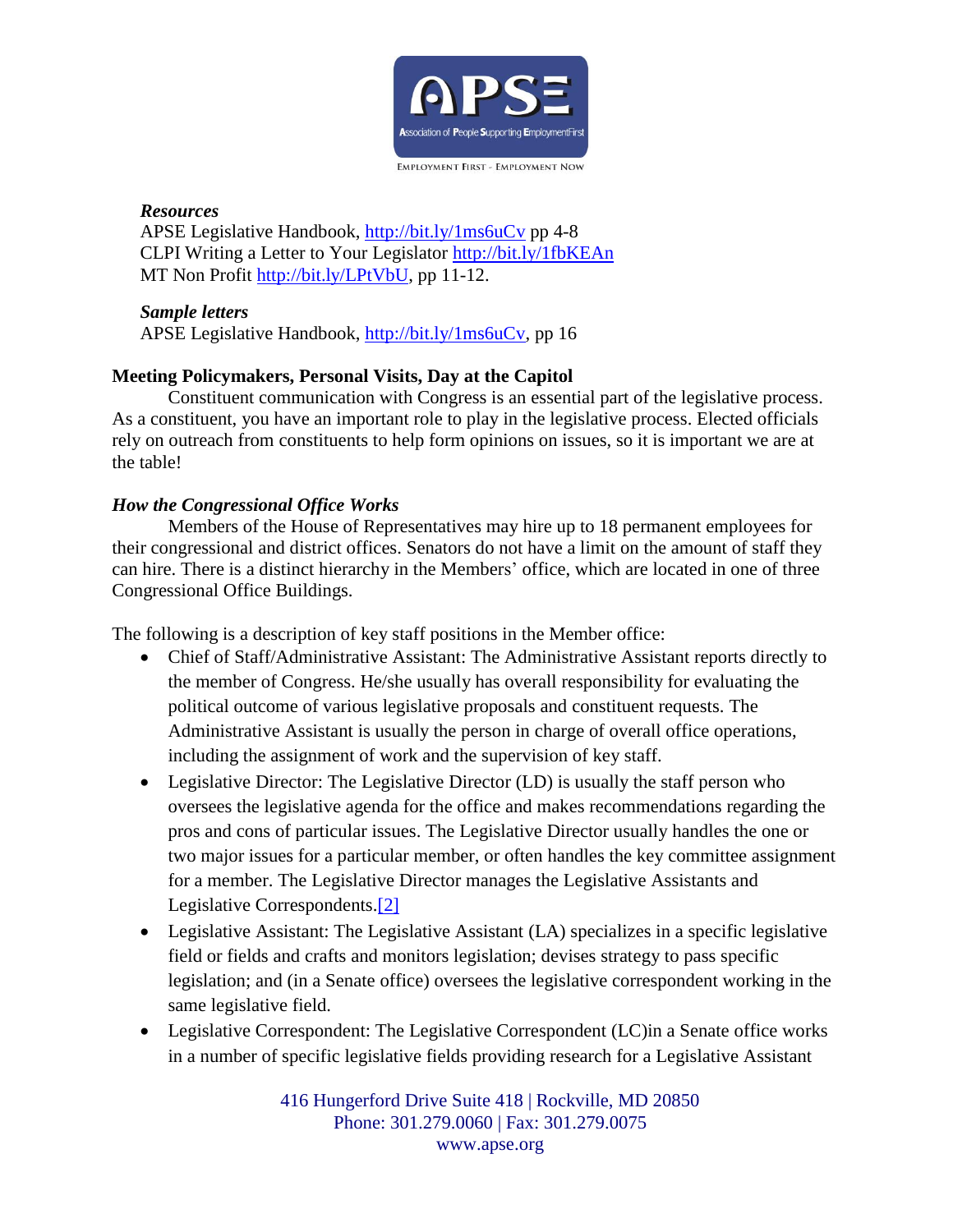

while primarily writing letters to constituents concerned about issues in the specific legislative fields in which the LC specializes. In a House office, the Legislative Correspondent writes letters exclusively.

- Press Secretary: The Press Secretary fields call from the media, writes press releases, and acts as the spokesperson for the Member.
- Staff Assistant: The Staff Assistant answers phones and e-mail in the Member office, greets visitors, sort mail, and provides tours of the Capitol.

# *Scheduling a Meeting with a Member of Congress*

There are several ways to communicate with your members of Congress including personal visits, days on the Hill and inviting your legislators to your workplace. There are a variety of ways to schedule a meeting with your member of congress but there are a few standard practices:

- Tell the receptionist that you are a constituent, you live in [city, state], and you would like to meet with Representative X or Senator Y to discuss issues related to the employment of people with disabilities.
- The receptionist will either give you instructions on how to submit your formal meeting request or will put you in touch with the member's scheduler.
- When you speak with the scheduler be sure to say you represent your state's APSE chapter, answer questions politely but be sure to make it clear you would like a meeting with the member.
- Many times you will not be able to meet with your member of congress in person but you will be able to meet with their legislative staff.
- After filing your formal meeting request, the key to successfully scheduling a meeting is follow-up. Be persistent. Ask the scheduler or staffer when you can follow up. Most schedules are not made up more than one week in advance, so it is important for you to remain flexible. You will be successful if you are persistent and friendly.

## **Bring Your Legislator to Work Day**

As part of National Disability Employment Awareness Month, National APSE and our APSE State Chapters will be conducting a state-led Take Your Legislator to Work Day campaign. The objective of this campaign is to raise awareness and the benefits of hiring individuals with disabilities and the belief that employment and careers should be the expected and preferred outcomes of all publicly funded services for individuals with disabilities, i.e. Employment First! Essentially, we want to show our state legislators "Real Jobs with Real Wages!" For more information on this approach, check out [Take Your Legislator to Work Day](http://www.apse.org/docs/2013%20Take%20Your%20Legislator%20to%20Work%20Day%20Toolkit.pdf)  [Campaign Toolkit](http://www.apse.org/docs/2013%20Take%20Your%20Legislator%20to%20Work%20Day%20Toolkit.pdf)